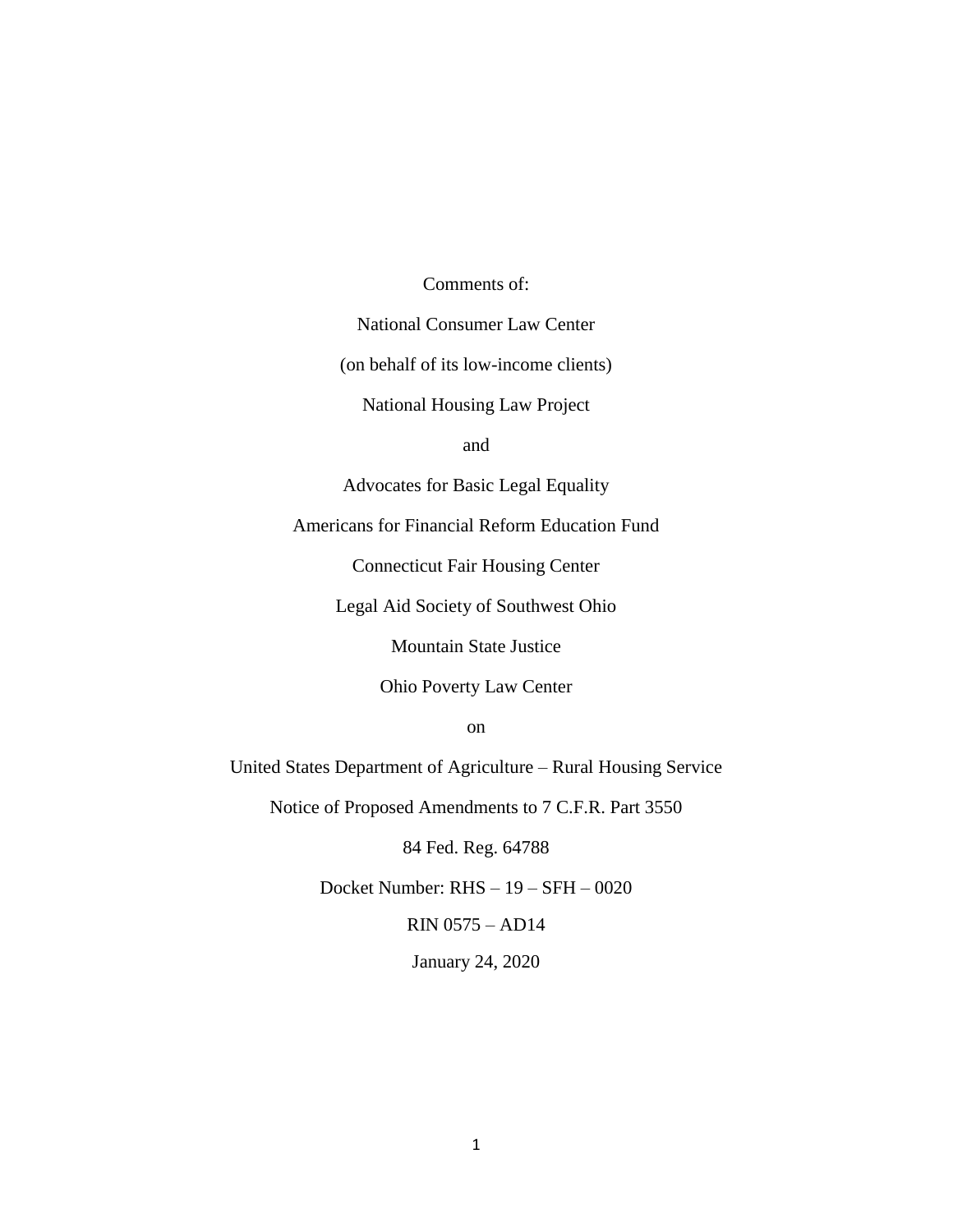The RHS single-family direct loan program continues to provide an essential resource for hundreds of thousands of rural families who would otherwise never achieve the benefits of homeownership. On behalf of the clients, communities, and neighborhoods we represent, we write to support two of RHS's proposed changes to the direct loan program rules. These changes will provide greater access to the program for new participants and preserve program benefits for those who already participate.

First, the proposed changes to 7 C.F.R. § 3550.53(g) will give more rural families access to loans that are affordable based on a prudent assessment of their ability to repay.

Second, the proposed change to 7 C.F.R. § 3550.207 will simplify the process for getting borrowers back on track toward loan repayment after a temporary moratorium on payments.

While we recognize that these specific changes will have a positive effect, we outline below some additional proposals related to both the direct loan origination guidelines and the moratorium option that we believe would greatly improve the program. Several of the organizations that are signing on to these comments have represented homeowners with USDA loans in foreclosure and have seen how a lack of available loss mitigation options leads to unnecessary foreclosures. We recommend that RHS:

- Commit to rigorous monitoring of borrowers' payment performance in order to assess the impact of RHS's new debt-to-income ratios and the compensating factors used in loan origination;
- Create standards and procedures to govern the process of how RHS makes decisions to forgive interest upon the termination of a moratorium, incorporating notices to borrowers about these standards and procedures;
- Implement flexible loan modifications upon termination of a moratorium, in particular to allow for extension of the loan repayment term in order to lower payments;
- Eliminate the bars on moratorium relief and other loss mitigation options after loan acceleration;
- Eliminate the arbitrary requirement that the borrower have a 20% reduction in income within a 12 month period in order to be eligible for a moratorium;
- Adopt loan modification rules for direct loans that are consistent with RHS's rules for its guaranteed loan program and with standard practices in the mortgage market.

### **1. The proposed amendment to repayment ability standards (7 C.F.R. § 3550.53(g)) will give more borrowers access to loans that are affordable based on an appropriate determination of ability to repay.**

We support RHS's continued reliance on a measurable underwriting threshold such as debtto-income ratios combined with the use of compensating factors for higher risk applicants. The proposed total debt ratio of 43% keeps RHS generally in line with the similar ratios used by the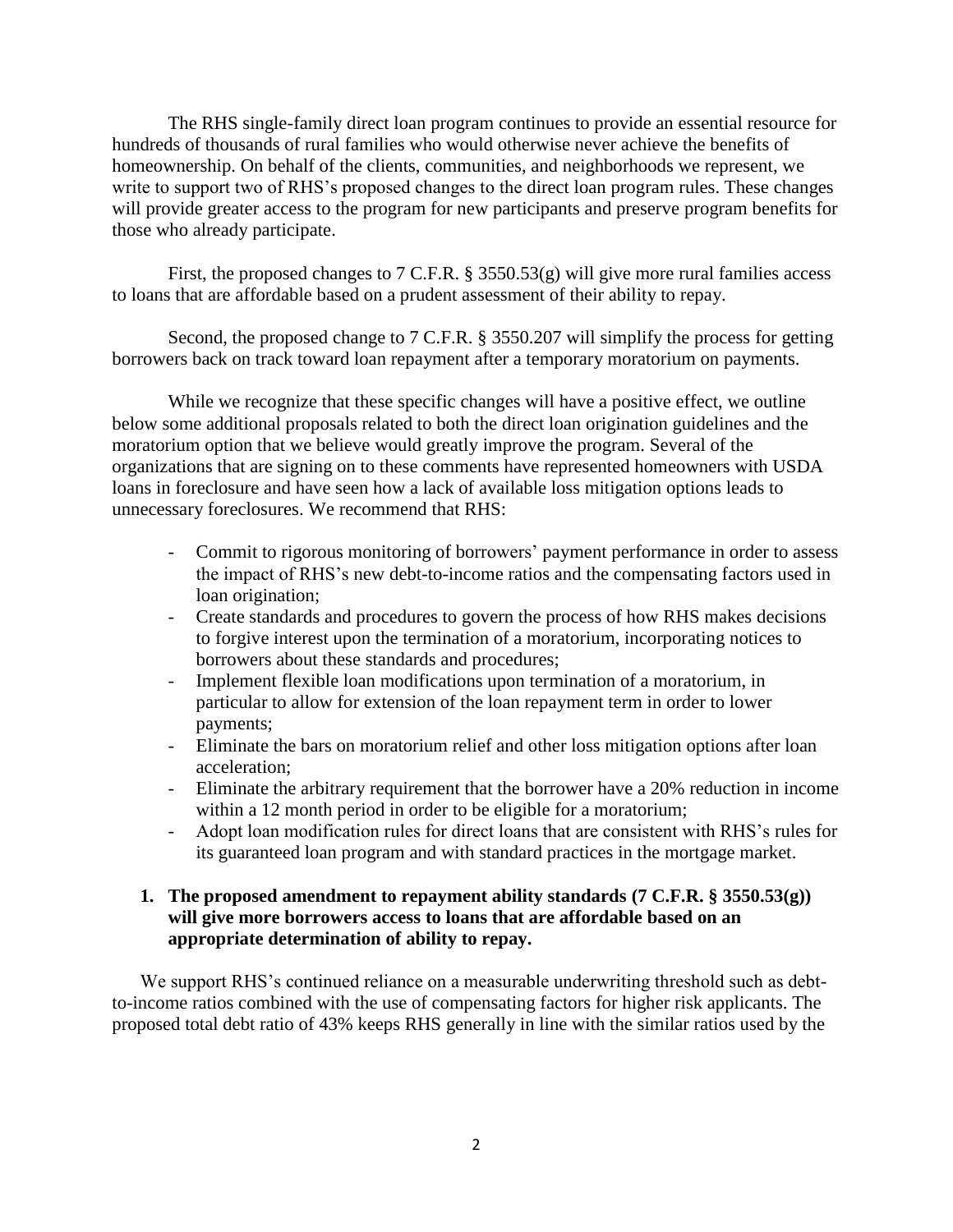Veterans Administration ("VA")<sup>1</sup> and the Federal Housing Administration ("FHA")<sup>2</sup> in their guaranteed loan programs. The proposed ratio is also consistent with the standard RHS uses for its own guaranteed loan program.<sup>3</sup> All of these programs set a presumptive debt-to-income ratio for applicants, but allow for consideration of compensating factors that permit borrowers who exceed the ratio to qualify for loans. Typical compensating factors include a past payment history showing ability to manage a higher housing expense or a demonstrated ability to accumulate savings.<sup>4</sup>

The marginally higher base ratio of 43% proposed here for RHS direct loans (compared to 41% used in the VA and RHS guaranteed loan programs) is appropriate because the availability of payment subsidies after origination serves as an additional safety net for RHS borrowers. Similar payment subsidies are not in use in any other federally guaranteed loan program. We urge RHS to monitor robustly how its direct loans perform after this change. RHS should consider future adjustments based on the data from the monitoring.

RHS should consider development of a residual income standard in addition to its existing compensating factors. The VA underwriting guidelines include this feature.<sup>5</sup> Residual income looks at the income actually available to a household after it pays for necessities. It allows applicants who can document that they minimize expenses to qualify for a loan that they can clearly afford. The VA has developed standards that set residual income threshold amounts based on family size, region, and loan amount.<sup>6</sup> This evaluative tool is likely to predict future repayment much more accurately than the compensating factors that RHS now uses for direct loan underwriting.<sup>7</sup> For example, the compensating factor that RHS now uses for new homes constructed under specific energy efficiency programs does not require any determination that a specific family will actually achieve the assumed level of energy cost savings. The generalized claims for savings under these programs do not reflect the budget realities for many low-income families. We encourage RHS to pursue data analysis to ensure that any approach it uses reflects the affordability issues in its book of business.

### **2. The automatic reamortization upon termination of a moratorium should streamline the transition to repayment (7 C.F.R. § 3550.207(c)).**

The proposal to move directly to reamortization of all loans upon the termination of a moratorium is an improvement. Section 3550.207(c) currently requires that RHS attempt to assess whether the borrower can afford future payments after a moratorium without a reamortization. This step is unnecessary and confusing.

l

<sup>1</sup> 38 C.F.R. § 36.4340(c) (total debt ratio 41% but with higher ratios allowed either for compensating factors or upon showing of appropriate level of residual income as defined in §36.4340(e)).

<sup>2</sup> FHA Single Family Housing Policy Handbook 4000.1 § II.A.5.d.viii (p. 332 pdf version effective Oct. 24, 2019) (allowable range of housing payment to total income ratios from 31% to 40% and allowable range of total debt ratios from 43% to 50% with permissible limit based on credit scores and compensating factors).

<sup>3</sup> RHS Handbook HB-1-3555 SFH Guaranteed Loan Program Technical Handbook § 11.2 (total debt ratio 41%) and § 11.3 (compensating factors).

<sup>4</sup> HB-1-3550 RHS Direct Single Family Housing Loans and Grants Field Office Handbook § 4.24.A.4.

<sup>5</sup> 38 C.F.R. § 36.4340(e).

<sup>6</sup> *Id.*

<sup>7</sup> HB-1-3550 RHS Direct Single Family Housing Loans and Grants Field Office Handbook § 4.24.A.4.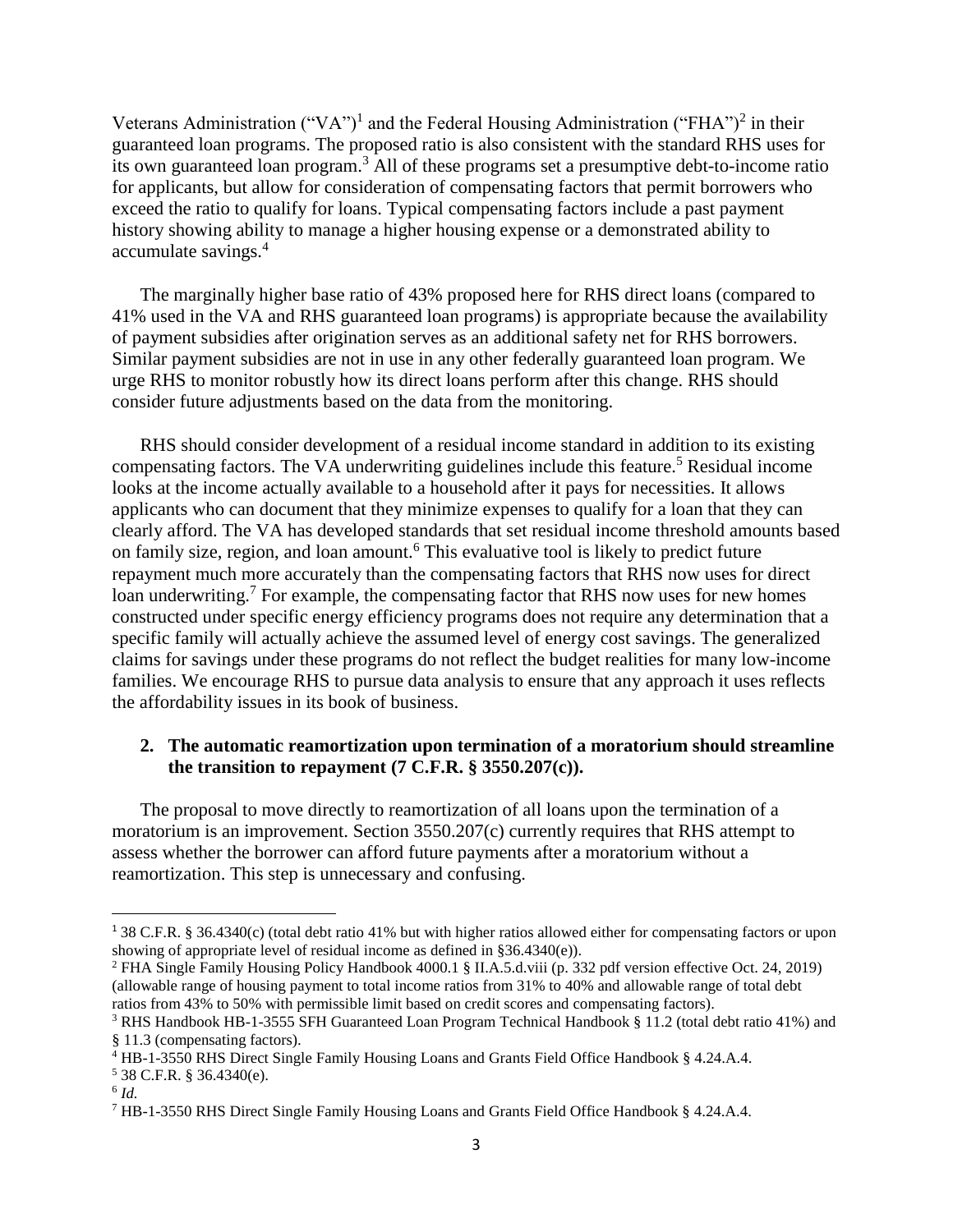However, after this regulatory change two significant problems will continue to impair the transition from a moratorium to repayment. The first is the absence of any publicly available standards and procedures that apply to the agency decision to forgive all or part of the unpaid interest that accrued during the moratorium. Currently there are no known standards that tell borrowers how RHS makes a determination to forgive interest. Few borrowers even know about the option.

The proposed amendment adds language stating that the unpaid interest accrued during the moratorium "may be forgiven so that the new monthly payment optimizes both affordability to the borrower as well as the best interest of the Government."<sup>8</sup> While this language sounds fine as a general principle, it adds no transparency or accountability to the opaque process. It does nothing to change the borrower's impression that these case-by-case decisions are arbitrary.

RHS can take several steps to clear up this perception. First, the agency needs to give borrowers written notices that inform them about the agency procedure for assessing the forgiveness of interest. Second, the agency must develop meaningful objective standards for these evaluations. The regulation currently requires that the borrower submit financial information to RHS at the end of a moratorium so that the agency can evaluate the borrower for interest forgiveness.<sup>9</sup> Borrowers clearly have a right to know what the agency does with the information they submit. RHS must explain its decision by reference to a set of objective guidelines that ensure that similarly situated borrowers are treated the same.

The current and proposed regulations fail to address the second major problem impeding the transition from a moratorium to repayment, which is the agency's lack of an effective loan modification program. A modification program is absolutely essential to preserve homeownership for borrowers who have a permanent reduction in income and such a program is present in all other government loan programs.

RHS must, at a minimum, allow extension of the loan repayment term as part of the postmoratorium restructuring of the loan. As described in the final section below, the GSEs, FHA, and the RHS guaranteed loan programs routinely allow term extension as part of their modification protocols. When a loan is modified under these programs, accrued, unpaid interest is capitalized and the loan term is extended for thirty to forty years from the modification dates. As a result, the borrower's payment decreases. Under the rigid reamortization option used for RHS direct loans, the borrower's regular payment inevitably increases after a moratorium even if interest during the moratorium is forgiven. Because homeowners who have faced a hardship generally continue to experience pronounced decreases in income, the current RHS reamortization option hinders the transition to repayment. If RHS changed its policy to conform to the prevailing modification standards in the industry, direct loan borrowers coming out of a moratorium would have long-term affordable payments consistent with the best interest of the Government.

 $\overline{a}$ 

<sup>8</sup> Proposed 7 C.F.R. § 3550.207(c).

<sup>9</sup> 7 C.F.R. § 3550.207(b)(2).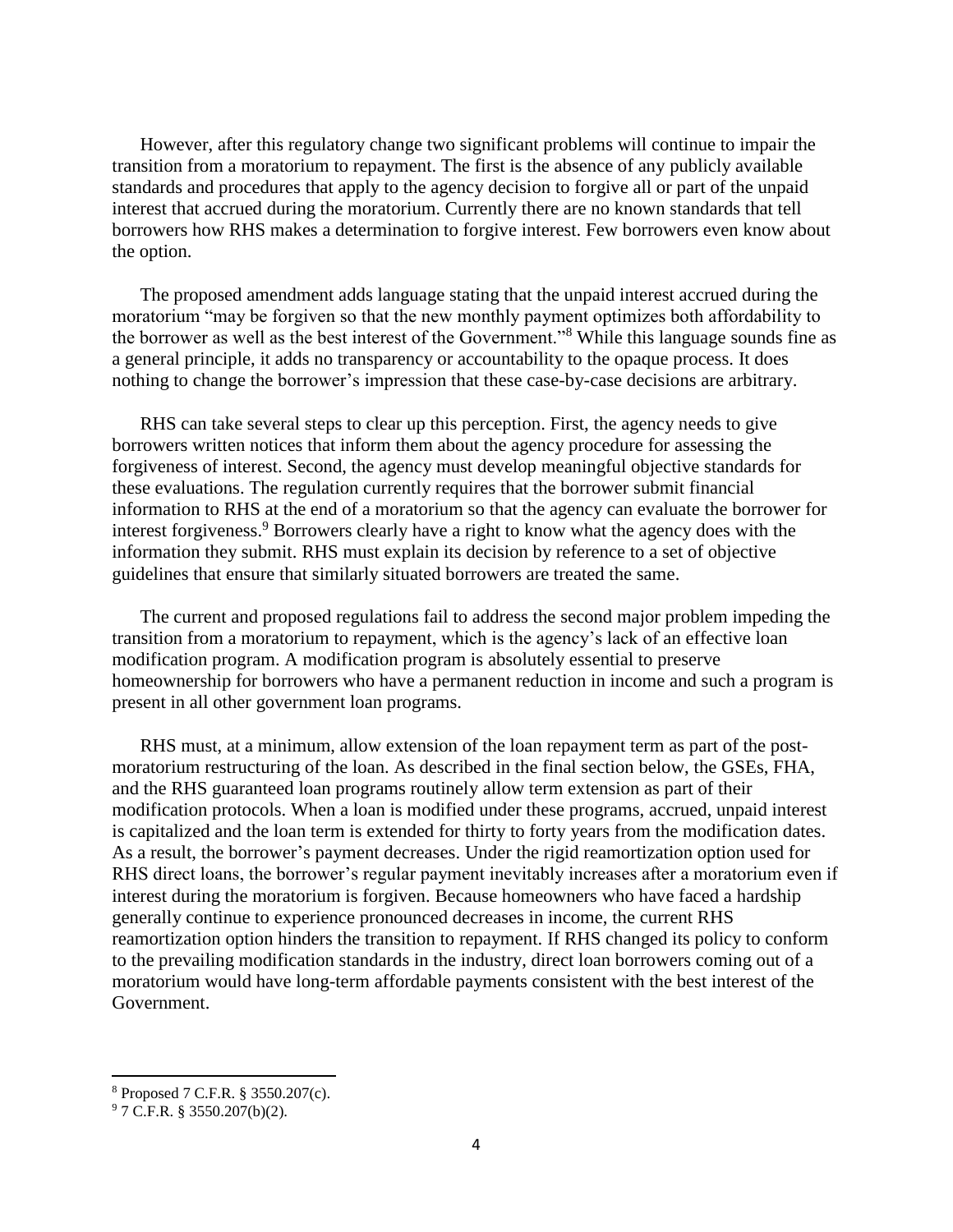### **3. Additional changes to 7 C.F.R. § 3550.207 (Payment Moratorium) can optimize home retention and protect the Government's interest.**

Two provisions in 7 C.F.R. § 3550.207 continue to impose unnecessary barriers to a borrower's eligibility for a payment moratorium. The first is the prohibition on a moratorium for a loan that has been accelerated.<sup>10</sup> The second is the requirement that the borrower's repayment income have fallen by at least 20 percent within the past 12 months.<sup>11</sup> Neither limitation is authorized by the statute that created the moratorium program.<sup>12</sup>

*The bar on loss mitigation after acceleration.* RHS takes the position that borrowers cannot access any loss mitigation options, which the agency labels as "special servicing," after it accelerates the loan.<sup>13</sup> The moratorium rule specifically incorporates this limitation.<sup>14</sup> This policy is contrary to law, unnecessarily shortens the time window for finding a resolution to a delinquency, and leads to unnecessary losses – to the agency, to the homeowners, and to the homeowners' communities. Even in non-judicial foreclosure states, acceleration is an early step in the foreclosure process. In certain states, a foreclosure sale cannot take place for ninety days or longer from the date of acceleration. In judicial foreclosure states, the foreclosure time frames extend significantly longer.<sup>15</sup> During the pendency of any type of foreclosure the borrower's financial circumstances may improve. The borrower may find counseling or legal help and approach the lender for the first time for loss mitigation help.

RHS's policy of barring loss mitigation after acceleration is out of step with the rest of the mortgage industry. FHA-insured borrowers may access loss mitigation, if they are eligible, until shortly before a foreclosure sale. The same holds true for loans held by Fannie Mae and Freddie Mac. In fact, RHS's guaranteed loan program also allows for loss mitigation after acceleration. During the weeks or months when these other homeowners can access loss mitigation assistance prior to a foreclosure sale, RHS direct loan borrowers are barred from doing so.

Moreover, the 2014 Real Estate Settlement Procedures Act (RESPA) regulations that govern mortgage servicers' evaluations for loss mitigation specifically contemplate post-acceleration loss mitigation. These regulations require that servicers evaluate borrowers for any loss mitigation options until a specified time (typically 37 days) before a foreclosure sale.<sup>16</sup>

RHS's policy is not only harmful and out of step with the entire mortgage industry, but it is also contrary to the moratorium statute. In *United States v. Shields*, <sup>17</sup> U.S. District Court for Vermont held that the provision barring post-acceleration moratorium relief, now found at § 3550.207(a)(3), was invalid as contrary to the federal moratorium statute (42 U.S.C. § 1475).

 $\overline{\phantom{a}}$ 

<sup>10</sup> 7 C.F.R. § 3550.207(a)(3).

 $11$  7 C.F.R. § 3550.207(a)(1)(i).

<sup>12</sup> 42 U.S.C. § 1475.

<sup>13</sup> 7 C.F.R. § 3550.211(h).

 $14$  7 C.F.R. § 3550.207(a)(3).

<sup>15</sup> *See* RHS Single Family Housing Guaranteed Loan Program Technical Handbook Attachment 18-B (state-by-state listing of RHS's acceptable foreclosure time lines, with approved timelines ranging from five to twenty-five months depending on the state).

<sup>16</sup> 12 C.F.R. § 1024.41.

<sup>17</sup> 733 F. Supp. 776 (D. Vt. 1989).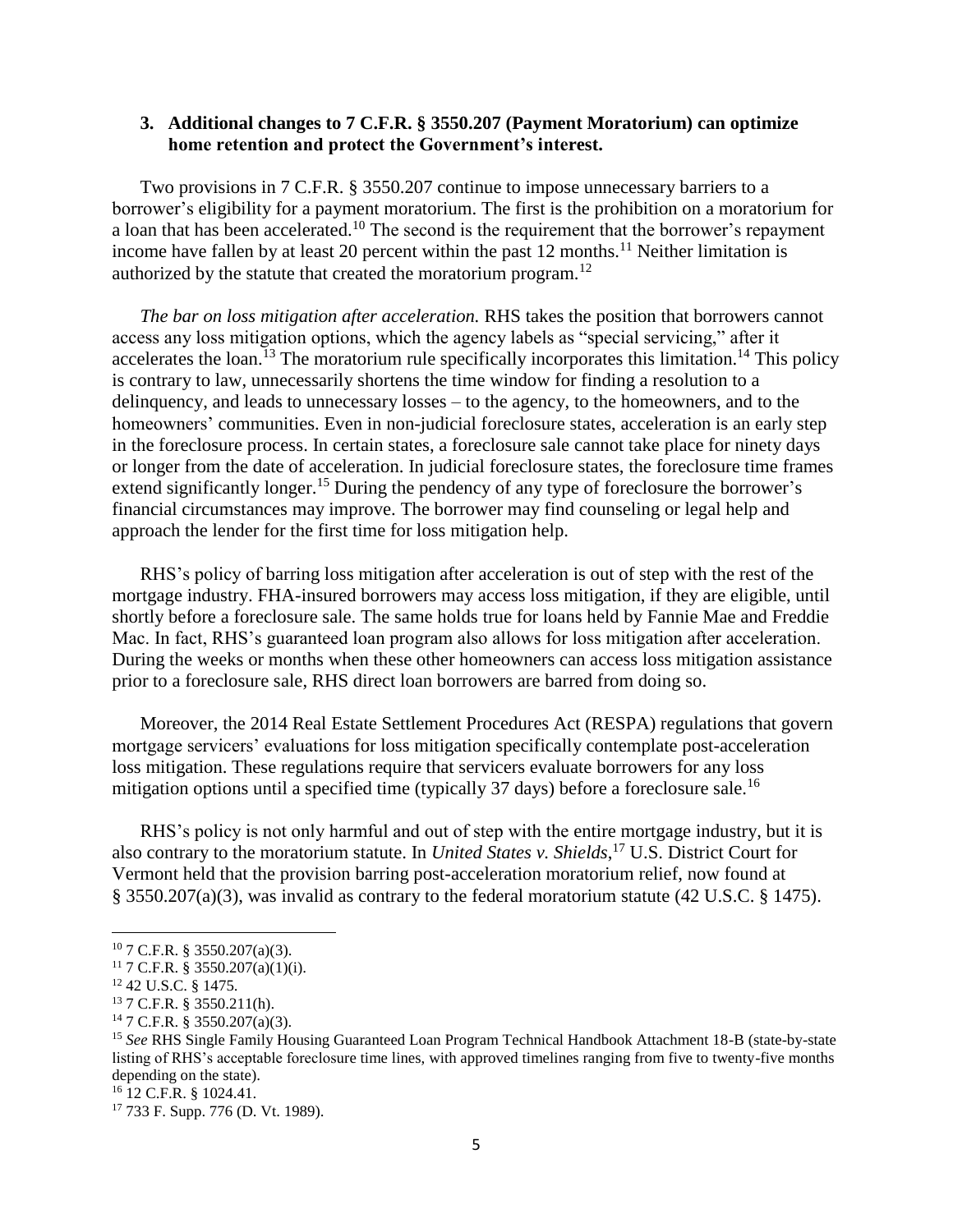Despite this court ruling, RHS has continued to enforce the invalidated provision even in cases where the RHS foreclosure does not take place for 12 or more months. RHS must formally delete this subsection from the regulation. RHS must also change its general policy that precludes all loss mitigation ("special servicing") after an acceleration. For the benefit of both the Government and borrowers, all forms of loss mitigation must be available after acceleration.

*The requirement for a 20% reduction in income.* The Housing Act of 1949 provides that a direct loan borrower is eligible for a payment moratorium "upon a showing by the borrower that due to circumstances beyond his control, he is unable to continue making payments of such principal and interest when due without unduly impairing his standard of living."<sup>18</sup> RHS's implementing regulation creates a barrier to eligibility that is inconsistent with the statute's broad standard for eligibility. The regulation defines as a condition to moratorium eligibility that "[t]he borrower's repayment income fell by at least 20 percent within the past twelve months."<sup>19</sup> Borrowers who cannot make this showing are automatically denied eligibility for a moratorium. The RHS regulation thwarts the statutory purpose in several ways.

First, the arbitrary 20% reduction in income threshold tends to exclude borrowers most in need of assistance. The lower the borrower's income, the more likely it becomes that even a small reduction in income will prevent the borrower from meeting a financial obligation. Second, the standard is particularly arbitrary when a borrower can qualify for a moratorium with, for example, \$2,000 in unexpected unreimbursed expenses<sup>20</sup> but not qualify for a \$5,000 loss in income because it is less than 20% of her income. Third, the standard is confusing to apply. Borrowers' income often rises and falls multiple times in the course of a year. The points of reference for calculating a percentage reduction in income fluctuate accordingly. Moreover, the twelve-month time frame itself is arbitrary. A borrower's income may have fallen drastically thirteen months before an application date. The borrower may have struggled to pay with reduced income and savings for several months, then applied for a moratorium when unable to continue. This borrower should qualify for a moratorium under the statutory eligibility criteria. However, the RHS regulation would automatically disqualify her. RHS should delete the 20% reduction in income requirement from the regulation.

A further barrier to securing moratorium relief is the fact that the loss in income must be attributable to the borrower and not the borrower's household. It is not uncommon that a borrower marries after securing a loan and, for a variety of reasons, such as the birth of children, the borrower and the spouse alter their lives and the non-borrower's income becomes the primary source of household income. Yet when the non-borrower's income is reduced, the household does not qualify for a moratorium. This is true even in community property states where the nonborrower's income is by law also the borrower's income. If the amount of payment assistance that a household receives is calculated on household income, so should eligibility for moratorium be based on the loss of income by the household. RHS should change its regulations to allow a borrower to qualify for a moratorium if a spouse, partner, or other household member who has been regularly contributing to essential expenses experiences a loss of income.

 $\overline{\phantom{a}}$ 

<sup>18</sup> 42 U.S.C. § 1475(a).

<sup>19</sup> 7 C.F.R. § 3550.207(a)(1)(i).

<sup>&</sup>lt;sup>20</sup> 7 C.F.R. § 355.207 (a)(1)(ii) and (ii).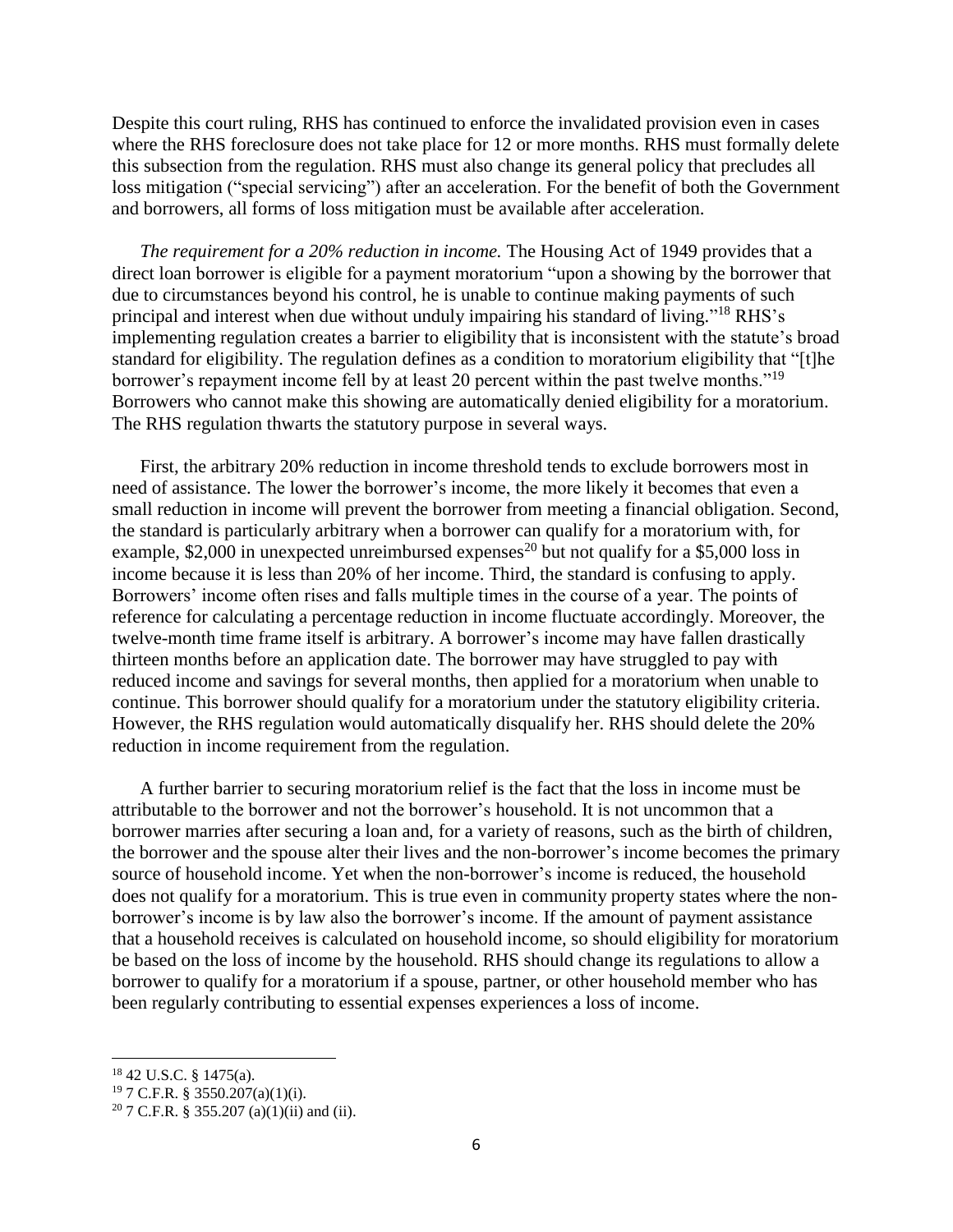### **4. RHS needs to update its set of loss mitigation options to incorporate industry standards developed over the past decade.**

Over the past decade, all major government-related mortgage loan programs, with the exception of RHS's direct loan program, substantially revised their loss mitigation protocols. Fannie Mae, Freddie Mac, FHA, and the VA revamped nearly all aspects of their systems. RHS did the same for its guaranteed loan program. These entities made many of the changes in response to the foreclosure crisis. However, they ended up retaining many aspects of the reforms as permanent features of their servicing programs. They did so because the changes were effective in preserving homeownership and avoiding unnecessary foreclosures.

The most glaring deficiency in RHS's loss mitigation offerings for direct loans continues to be the lack of a flexible loan modification option. A modification option that allows for a reduction of the interest rate and extension of the repayment term can create affordable payments for the borrower while protecting the interest of the government as owner or insurer of the loan. Fannie Mae, Freddie Mac, FHA, and the VA have implemented modification protocols that authorize modifications with these features.<sup>21</sup> RHS allows this type of modifications for its guaranteed loan program.<sup>22</sup>

A loan modification with affordable terms returns a defaulted loan to payment status immediately. RHS moratoriums, on the other hand, often lead to gaps in payment lasting for one to two years. These gaps lead directly to the problem of how to deal with one or two years of unpaid interest at the end of a moratorium without a substantial restructuring of the loan. In the past, RHS never adequately addressed this problem. The rules currently under consideration leave the problem unresolved. The system for forgiving interest accrued during a moratorium remains vague and arbitrary. Interest forgiveness may be unnecessarily costly for the government as well. RHS should seek public input from a wide range of stakeholders and develop alternative modification and loss mitigation options that will better meet the needs of all parties.

On behalf of our low-income clients, we thank you for the opportunity to comment on these proposals, and we would appreciate any opportunity to discuss these matters in further detail. We have also attached an issue brief that we wrote last year that summarizes these changes and also changes needed for the guaranteed loan program.

We would be happy to answer questions and discuss our comments further with our staff. For further questions or discussion, please contact the following drafters: Geoff Walsh, National Consumer Law Center, 7 Winthrop Square, 4<sup>th</sup> Floor, Boston, MA 02110. (617) 542-8010 and Gideon Anders, National Housing Law Project, 1663 Mission St., Suite 460, San Francisco CA 94103, (415) 432-5703.

l

<sup>21</sup> Fannie Mae Single Family Seller/Servicer Guide § 9206-10 (Flex Modification); Freddie Mac Single Family Servicer/Seller Guide ¶ F-1-30 (Flex Modification); HUD/FHA Single Family Housing Policy Handbook 4000.1 at A.III.2.k (pdf version pp. 669-70) (Jan. 2, 2020) (FHA-HAMP); VA Servicer Handbook M26-4 ¶ 5.06 (Feb. 26, 2019) (VA Affordable Modification).

<sup>&</sup>lt;sup>22</sup> RHS Single Family Housing Guaranteed Loan Program Technical Handbook HB-1-3555 Attachment 18-A ¶ 5.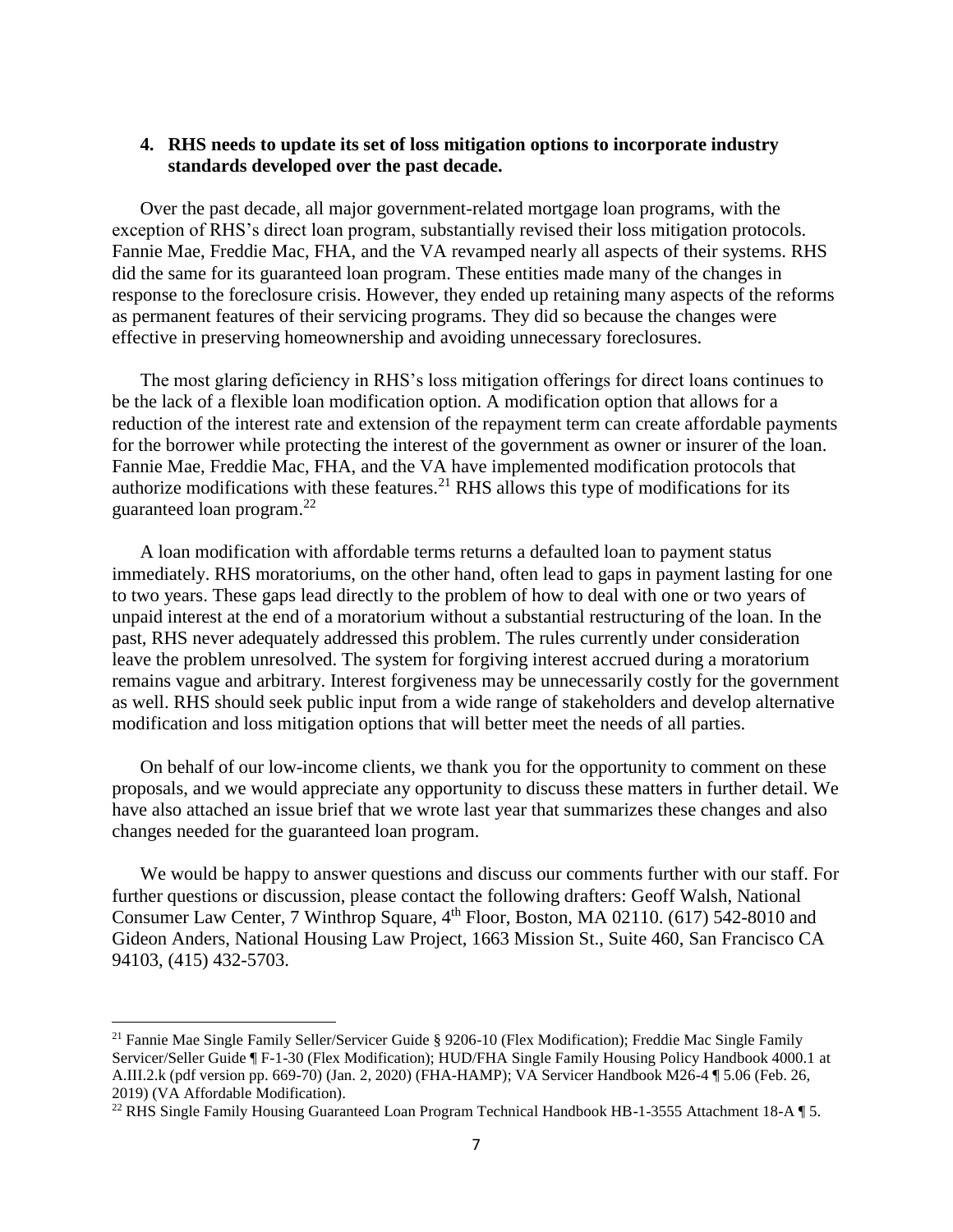### **NCLC**<sup>\*</sup> **NATIONAL CONSUMER LAW CENTER**<sup>®</sup>

# **USDA Should Modernize Mortgage Protections: Four Long-Overdue Policy Changes to Limit Rural Foreclosures**



# **April 2019**

The United States Department of Agriculture (USDA) operates two significant programs for financing the purchase or construction of single-family homes in rural areas in the United States through its Rural Development (RD) mission area. The agency serves as a lender under its Section 502 direct loan program and also acts as a guarantor of loans made by private lenders under its Section 502 guaranteed loan program. Almost one million households have USDA-guaranteed loans and over 200,000 households currently have direct loans.<sup>1</sup>

Both the direct loan program and the guaranteed loan program are designed to promote stable and sustainable homeownership in rural areas. However, a significant number of borrowers in both programs lose their homes every year due to hardships caused by circumstances beyond their control and by RD's failure to adequately address their needs. To promote sustainable homeownership and prevent unnecessary foreclosures and loss claims, the agency should adopt four critical servicing policies.

Almost one million households have USDA guaranteed loans, and over 200,000 households currently have direct loans.

## **Recommendations to Prevent Unnecessary Foreclosures and Loss Claims**

**1. USDA must make alternatives to foreclosure available for direct borrowers throughout the foreclosure process.**

RD offers a number of foreclosure avoidance options, generally referred to as "loss mitigation options," for borrowers in both the direct and guaranteed loan programs who run into trouble making their mortgage payments. For borrowers in the guaranteed loan program, these options are available throughout the foreclosure process. However, RD takes the position that borrowers in the direct loan program cannot access foreclosure avoidance options, which the agency labels as "special servicing," once it accelerates a loan.<sup>2</sup> This policy shortens the time for resolving delinquencies and leads to unnecessary losses – to the agency, the homeowner, and the homeowner's community.  $3$ 

Loan acceleration is an early step in a home foreclosure process that may take months or even years. After a loan is accelerated but before the foreclosure sale a borrower may experience a positive change in financial circumstances or qualify for a plan to bring the loan current. RD policy bars homeowners in the direct loan program from accessing these options even when significant time remains before a foreclosure judgment or sale.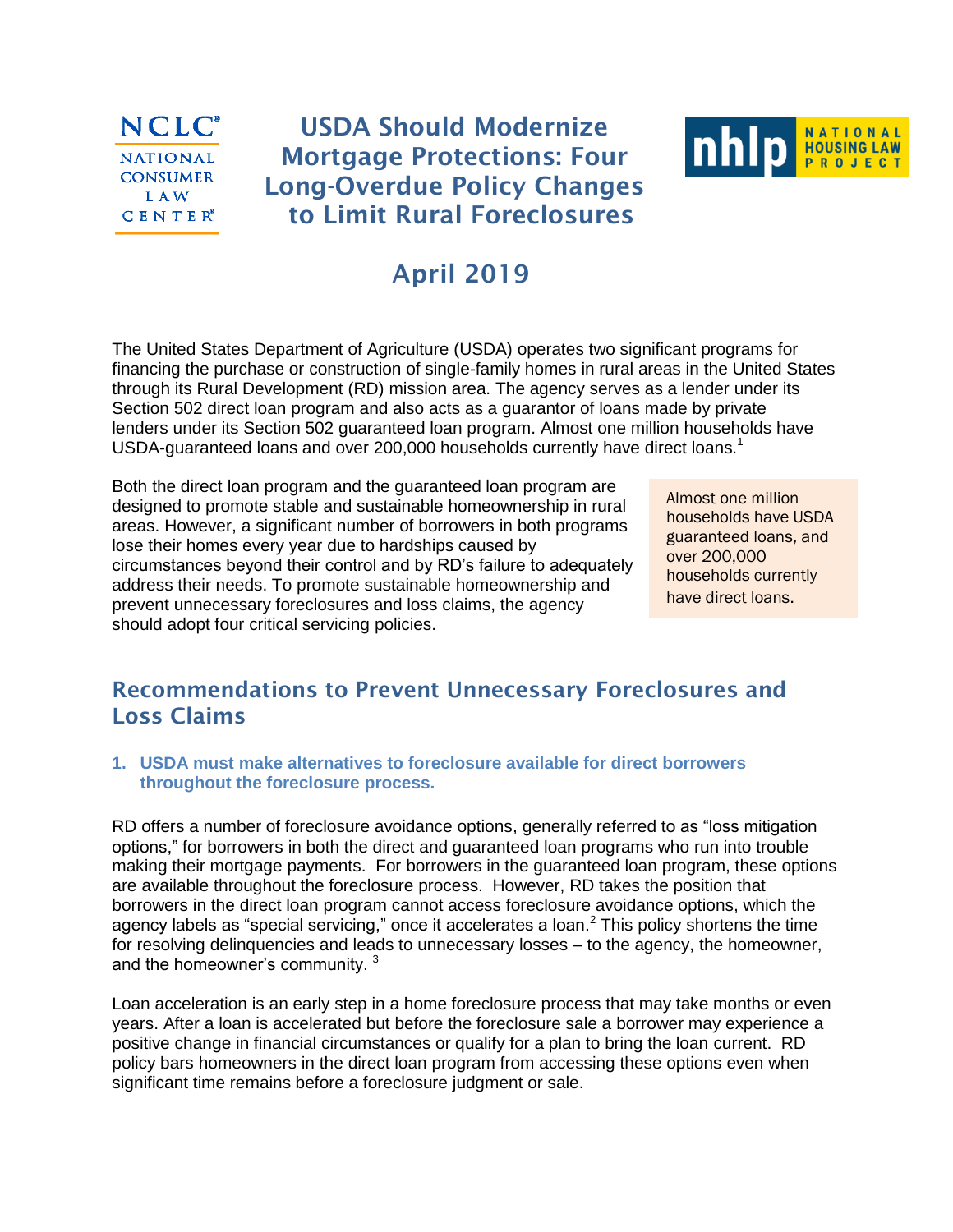RD's policy barring homeowners in foreclosure from accessing options to prevent foreclosure is fully out of step with the rest of the mortgage market. FHA-insured borrowers, for example, may access loss mitigation until shortly before a foreclosure sale. The same is true for borrowers whose loans are held by Fannie Mae and Freddie Mac. RD guaranteed loan borrowers also are allowed access to loss mitigation after acceleration.<sup>4</sup>

The USDA policy barring homeowners from options to prevent a foreclosure is fully out of step with the rest of the mortgage market.

The Real Estate Settlement Procedures Act (RESPA) regulations governing evaluation of loss mitigation require servicers to evaluate borrowers for all the loss mitigation options that a servicer can offer until a specified time prior to the foreclosure sale of the property.<sup>5</sup> RESPA rules recognize that defaulting homeowners frequently do not seek help from housing counselors and other experienced advocates until *after* they learn that foreclosure proceedings have begun with the acceleration of their home loan. These regulations apply to RD direct loans just as they do to all other "federally related mortgage loans."<sup>6</sup> RD's refusal to allow direct loan borrowers to access its major loss mitigation options after acceleration frustrates the goal of the RESPA rule. Meaningful loss mitigation options must remain available to homeowners throughout the foreclosure process.

RD's policy also clearly violates the statute that created moratorium relief for borrowers who have defaulted on their loans for reasons beyond their control. That statute applies "[d]uring any time such loan is outstanding. . . "and not only prior to acceleration." <sup>7</sup> In fact, in *United States*  v. Shields,<sup>8</sup> a Vermont federal district court held that the agency's bar on post-acceleration moratorium relief violated the law because it is contrary to the moratorium statute. The agency nonetheless has continued a policy that is harmful to homeowners, costly to the government, contrary to the federal moratorium statute, and out of step with the rest of the mortgage market. This policy must be updated to make loss mitigation available to direct loan borrowers after acceleration.

### **2. Direct loan borrowers who complete a moratorium should automatically receive affordable loan modifications that address their post-moratorium income and financial situation.**

RD is statutorily authorized to grant moratoriums of up to two years on mortgage payments to borrowers who suffer financial hardships for reasons outside of their control. By postponing the borrower's monthly mortgage payments, a moratorium provides significant relief to a borrower who is working through hardship. A moratorium does not, however, relieve a borrower of the obligation to repay the amounts that are deferred during the moratorium period.

Once a moratorium ends, it is almost always impossible for a borrower who is recovering from a financial hardship to pay all the deferred payments in a lump sum. This is particularly true for the low- and very low-income borrowers that the direct loan program serves. RD deals with this issue by offering only two options, both of which are inadequate. The first is forgiveness of the interest that has accrued during the moratorium, and the second is reamortization of the loan balance within the remaining term of the loan. The primary inadequacy of both of these options is that if either or even both are applied, the borrower's monthly post-moratorium mortgage payments will still always be greater than the pre-moratorium mortgage payments,  $9$  creating a payment shock that financially vulnerable borrowers coming off a hardship can ill afford.<sup>10</sup>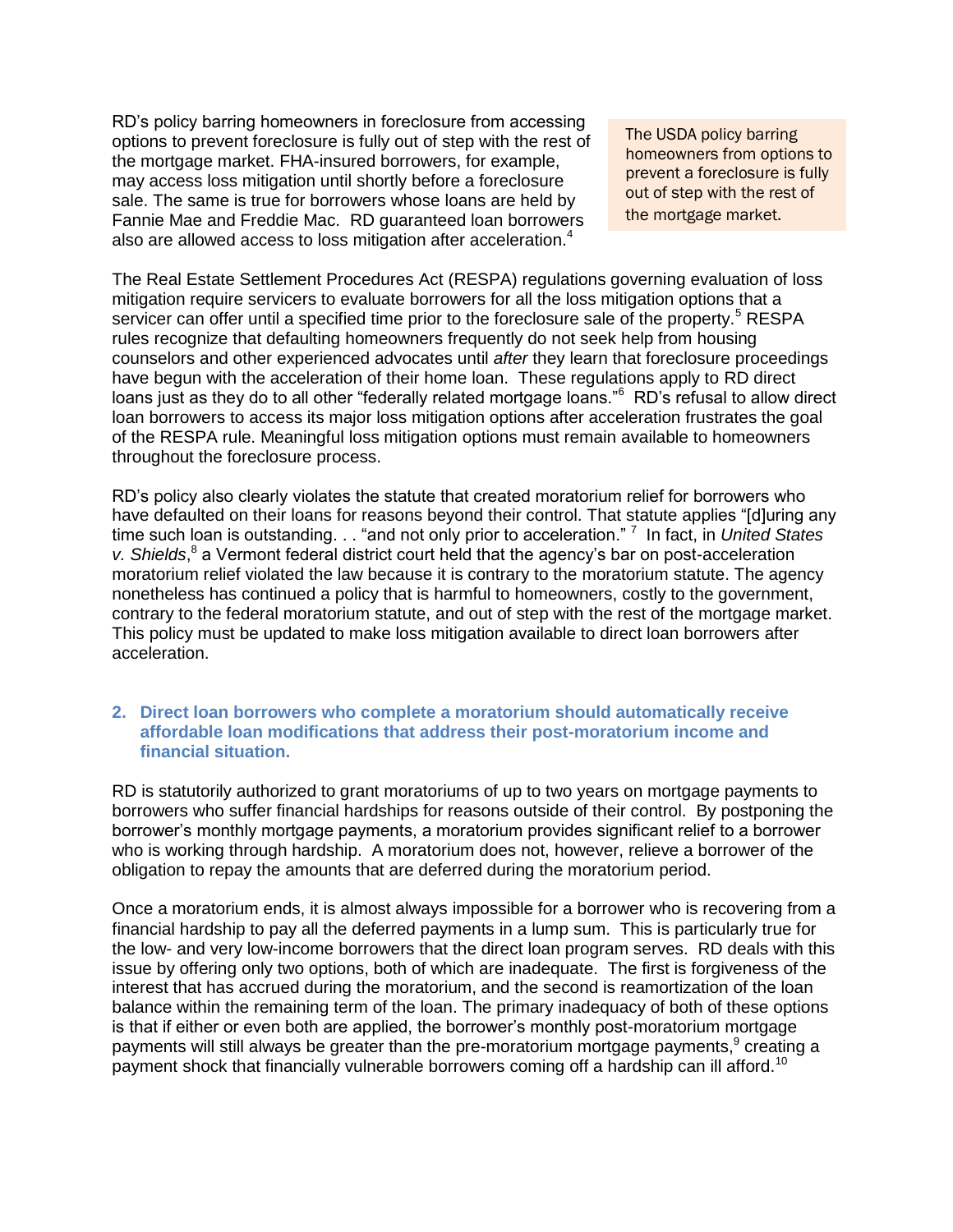To prevent borrowers from failing after a moratorium, RD must stop refusing to allow loan term extensions after a moratorium.<sup>11</sup> Fannie Mae, Freddie Mac, FHA, and even the RD-guaranteed programs use loan term extensions as part of the loan modification process. As a result, the borrower's payment often decreases rather than increases. Because homeowners who have faced a hardship generally continue to experience pronounced decreases in income, extending the loan term so that the homeowner's monthly payment can be reduced after a moratorium improves loan performance and home retention.

RD must adopt a loan term extensions policy for direct loan borrowers. Such a change will help borrowers retain their homes and will improve the financial stability of the RD direct loan program.

### **3. For its guaranteed loans, RD must finalize the provisions of its August 23, 2018, proposed rule aimed at eliminating unnecessary barriers and improving loss mitigation options.**

In August 2010, RD adopted a loan modification program based on the FHA Home Affordable Modification Program (HAMP) that focuses on creating an affordable payment plan for delinquent borrowers based on their income. As with FHA's HAMP program, the RD program allows loan servicers to combine a change in loan terms with a reduction of the amount due, which can include both the principal of the loan and past due charges. Unfortunately, in creating this program, the agency imposed unnecessary barriers to eligibility.

On August 23, 2018, RD proposed regulations that would eliminate some of these barriers. One proposed change would remove limits on Mortgage Recovery Advances, which allow lenders to receive advanced guarantee payments from RD in exchange for deferring past due amounts and, in certain circumstances, a portion of the loan principal in order to bring the loan current with an affordable payment. Borrowers still owe the amount of the advance, but the advanced amounts do not accrue interest and are generally due at the end of the loan or when the home is sold. RD currently limits the amount of a Mortgage Recovery Advance to 12 months of arrears. This rule unnecessarily prevents borrowers who struggle through an often-lengthy evaluation process from receiving Mortgage Recovery Advances. As RD noted in the discussion accompanying the proposed rules, HUD eliminated a similar rule from the FHA loss mitigation process in 2012.<sup>12</sup> RD needs to do the same, adopting its pending proposal.

RD should also implement Mortgage Recovery Advances for borrowers facing temporary hardships who do not need any other changes in their loan terms. With a stand-alone Mortgage Recovery Advance, borrowers would simply receive an advance to bring the loan current. Such advances work very well for homeowners who face only a temporary job loss or wage reduction. In those cases, borrowers simply need an advance to catch up on payments. The FHA loss mitigation process includes a variant of the stand-alone Mortgage Recovery Advance, and it has been successful for borrowers.<sup>13</sup> RD should follow the FHA's model and adopt its proposal for stand-alone Mortgage Recovery Advances.

### **4. USDA must eliminate other unnecessary barriers to affordable modifications for guaranteed loans and adopt additional beneficial concepts from FHA's waterfall.**

RD should further update its guaranteed loan loss mitigation program by eliminating the requirement that the borrower's post-modification "debt to income ratio . . . must not exceed